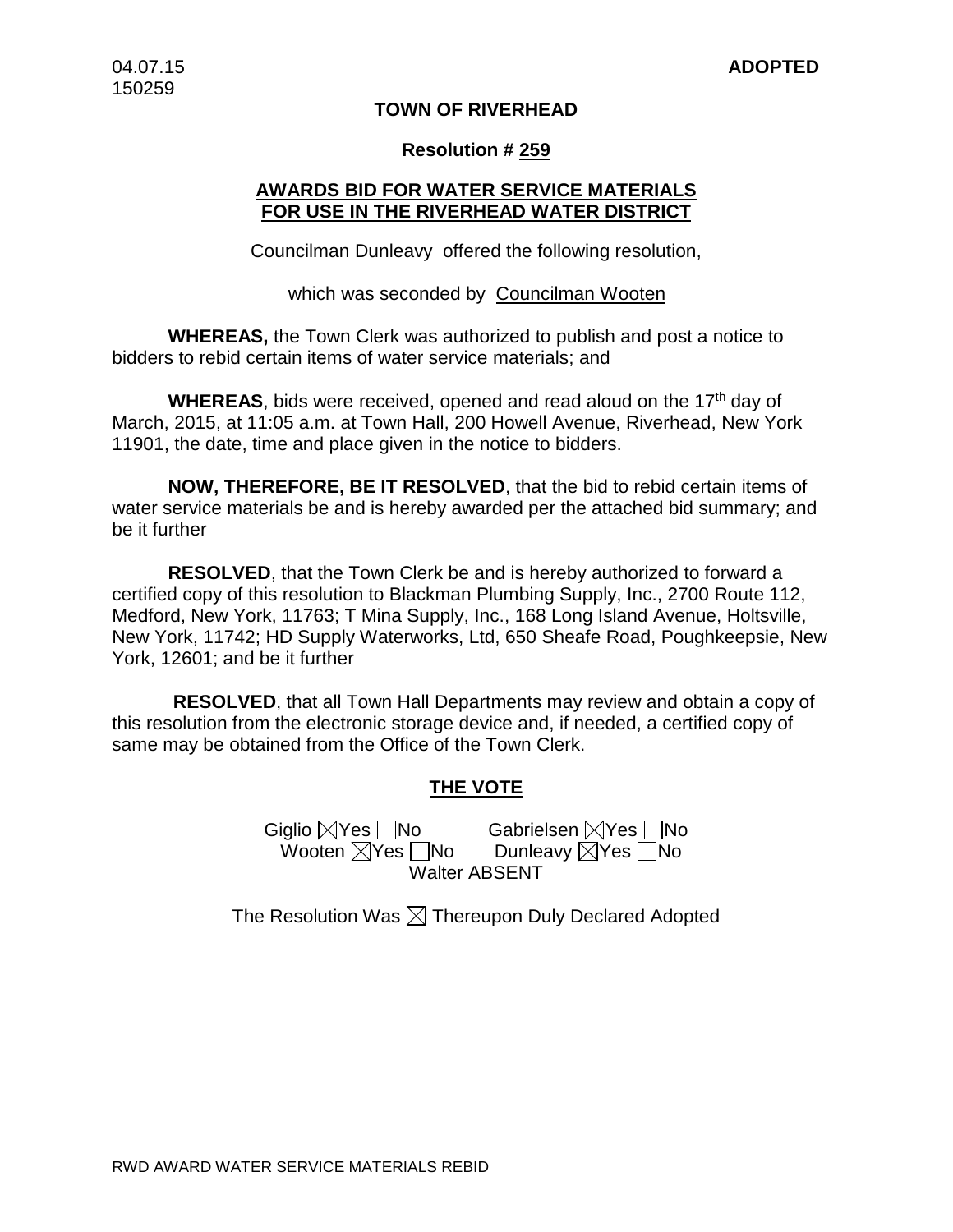| <b>ITEM#</b> | <b>DESCRIPTION</b>                                                      |       | <b>BLACKMAN</b> | <b>T MINA</b> |                           | <b>HD SUPPLY</b> |
|--------------|-------------------------------------------------------------------------|-------|-----------------|---------------|---------------------------|------------------|
| 22           | FORD A4-T DUCTILE IRON METER PIT COVER, OR EQUAL.                       | $\$\$ | 52.00           |               |                           |                  |
| 23           | FORD MC-36-T LARGE METER PIT COVER, OR EQUAL                            | \$    | 415.00          |               |                           |                  |
| 24           | FORD FIB 48" X 48" X 3/32" THICK METER PIT INSULATING<br><b>BLANKET</b> |       |                 |               | \$                        | 14.30            |
| 32           | FORD EC-1 5/8" STANDARD EXPANSION CONNECTION, OR<br>EQUAL.              |       |                 |               | \$                        | 16.24            |
| 33           | FORD EC-23 34" STANDARD EXPANSION CONNECTION, OR<br>EQUAL.              |       |                 |               | \$                        | 18.41            |
| 34           | FORD EC-4 1" STANDARD EXPANSION CONNECTION, OR EQUAL.                   |       |                 |               | \$                        | 30.92            |
| 59           | FORD VBHH76-24-11-66-G 11/2" IRRIGATION COPPERSETTER,<br><b>EQUAL</b>   |       |                 |               | \$                        | 936.25           |
| 60           | FORD VBHH77-24-11-77-G 2" IRRIGATION COPPERSETTER,<br><b>EQUAL</b>      |       |                 |               | \$                        | 1,018.70         |
| 61           | FORD VBHH76-24HB-11-66-G DOMESTIC COPPERSETTER, OR<br><b>EQUAL</b>      |       |                 |               | \$                        | 1,307.03         |
| 62           | FORD VBHH77-24HB-11-77G DOMESTIC COPPERSETTER, OR<br><b>EQUAL</b>       |       |                 |               | $\boldsymbol{\mathsf{S}}$ | 1,407.29         |
| 125          | 6" MJ RETAINER KIT FOR DI (DOMESTIC CASTING)                            |       |                 |               | \$                        | 33.24            |
| 126          | 8" MJ RETAINER KIT FOR DI (DOMESTIC CASTING)                            | \$    | 42.50           |               |                           |                  |
| 127          | 10" MJ RETAINER KIT FOR DI (DOMESTIC CASTING)                           |       |                 |               | \$                        | 64.46            |
| 128          | 12" MJ RETAINER KIT FOR DI (DOMESTIC CASTING)                           |       |                 |               | \$                        | 86.41            |
| 129          | 6" MJ CAST IRON SLEEVE, LESS ACCESSORIES (DOMESTIC<br>CASTING)          |       |                 |               | \$                        | 83.39            |
| 130          | 8" MJ CAST IRON SLEEVE, LESS ACCESSORIES (DOMESTIC<br><b>CASTING)</b>   |       |                 |               | \$                        | 108.85           |
| 131          | 10" MJ CAST IRON SLEEVE, LESS ACCESSORIES (DOMESTIC<br><b>CASTING)</b>  |       |                 |               | \$                        | 163.33           |
| 132          | 12" MJ CAST IRON SLEEVE, LESS ACCESSORIES (DOMESTIC<br>CASTING)         |       |                 |               | \$                        | 220.53           |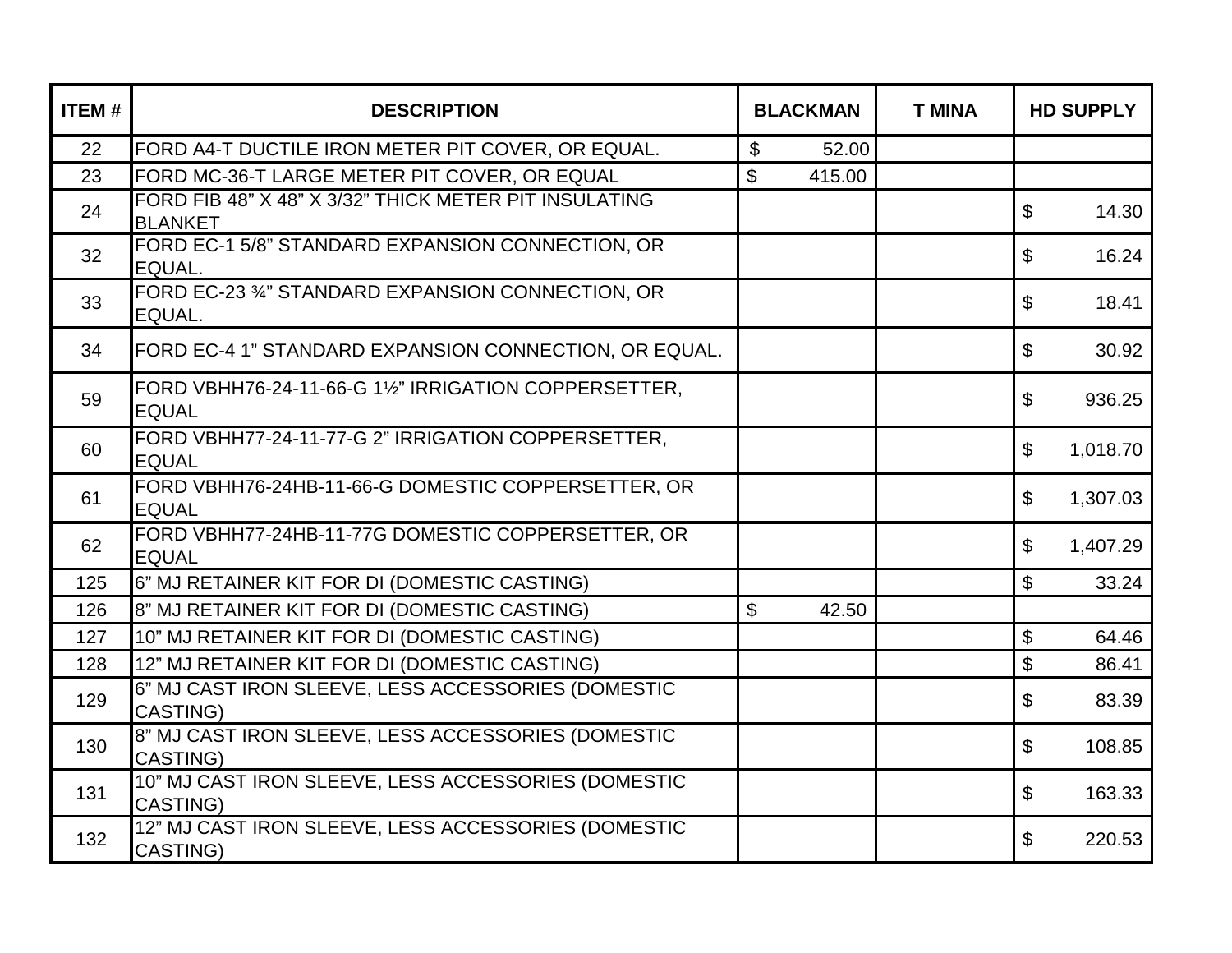| <b>ITEM#</b> | <b>DESCRIPTION</b>                                                                                                    | <b>BLACKMAN</b> | <b>T MINA</b>  | <b>HD SUPPLY</b> |          |
|--------------|-----------------------------------------------------------------------------------------------------------------------|-----------------|----------------|------------------|----------|
| 133          | 6" X 6" X 6" HYDRANT TEE, LESS ACCESSORIES (DOMESTIC<br><b>CASTING)</b>                                               |                 |                | $\mathfrak{L}$   | 158.50   |
| 134          | 8" X 8" X 6" HYDRANT TEE, LESS ACCESSORIES (DOMESTIC<br>CASTING)                                                      |                 |                | $\mathfrak{S}$   | 198.47   |
| 135          | 10" X 10" X 6" HYDRANT TEE, LESS ACCESSORIES (DOMESTIC<br><b>CASTING)</b>                                             |                 |                | $\$\$            | 311.49   |
| 136          | 12" X 12" X 6" HYDRANT TEE, LESS ACCESSORIES (DOMESTIC<br>CASTING)                                                    |                 |                | $\mathfrak{L}$   | 361.80   |
| 137          | 6" MECHANICAL JOINT WITH 90° BEND, LESS ACCESSORIES<br>(DOMESTIC CASTING)                                             |                 |                | $\mathfrak{L}$   | 95.10    |
| 138          | 6" MECHANICAL JOINT WITH 45° BEND, LESS ACCESSORIES<br>(DOMESTIC CASTING)                                             |                 |                | $\mathfrak{L}$   | 78.56    |
| 139          | 6" MECHANICAL JOINT WITH 22° BEND (DOMESTIC CASTING)                                                                  |                 |                | $\mathfrak{L}$   | 71.67    |
| 140          | 6" PUSH-0N DI PIPE CL52, (DOMESTIC CASTING) SPECIFY<br><b>LENGTH</b><br>$X$ \$                                        |                 | \$<br>422.28   |                  |          |
| 141          | 8" PUSH-0N DI PIPE CL52, (DOMESTIC CASTING) SPECIFY<br><b>LENGTH</b><br>$X$ \$<br>$=$                                 |                 | \$<br>641.60   |                  |          |
| 142          | 10" PUSH-0N DI PIPE CL52, (DOMESTIC CASTING) SPECIFY<br><b>LENGTH</b><br>_ X \$_<br>and the state of the state of the |                 | \$<br>878.20   |                  |          |
| 143          | 12" PUSH-0N DI PIPE CL52, (DOMESTIC CASTING) SPECIFY<br><b>LENGTH</b><br>$X$ \$                                       |                 | \$<br>1,056.20 |                  |          |
| 160          | KENNEDY 4 1/2" MVO FIRE HYDRANT WITH 6" MJ FOOT & 5' BURY                                                             |                 |                | $\mathfrak{L}$   | 2,369.56 |
| 161          | KENNEDY 4 1/2" MVO HYDRANT REPAIR KIT                                                                                 |                 |                | $\mathfrak{L}$   | 145.01   |
| 162          | <b>KENNEDY 6" HYDRANT EXTENSION KIT</b>                                                                               |                 | \$<br>170.50   |                  |          |
| 163          | KENNEDY 1' HYDRANT EXTENSION KIT.                                                                                     |                 | \$<br>334.88   |                  |          |
| 204          | DOMESTIC 1" CAST IRON VALVE BOX RISER.                                                                                |                 | \$<br>11.74    |                  |          |
| 205          | DOMESTIC 2" CAST IRON VALVE BOX RISER.                                                                                |                 | \$<br>18.59    |                  |          |
| 206          | DOMESTIC 3" CAST IRON VALVE BOX RISER.                                                                                |                 | \$<br>31.31    |                  |          |
| 207          | DOMESTIC 4" CAST IRON VALVE BOX RISER.                                                                                |                 | \$<br>45.01    |                  |          |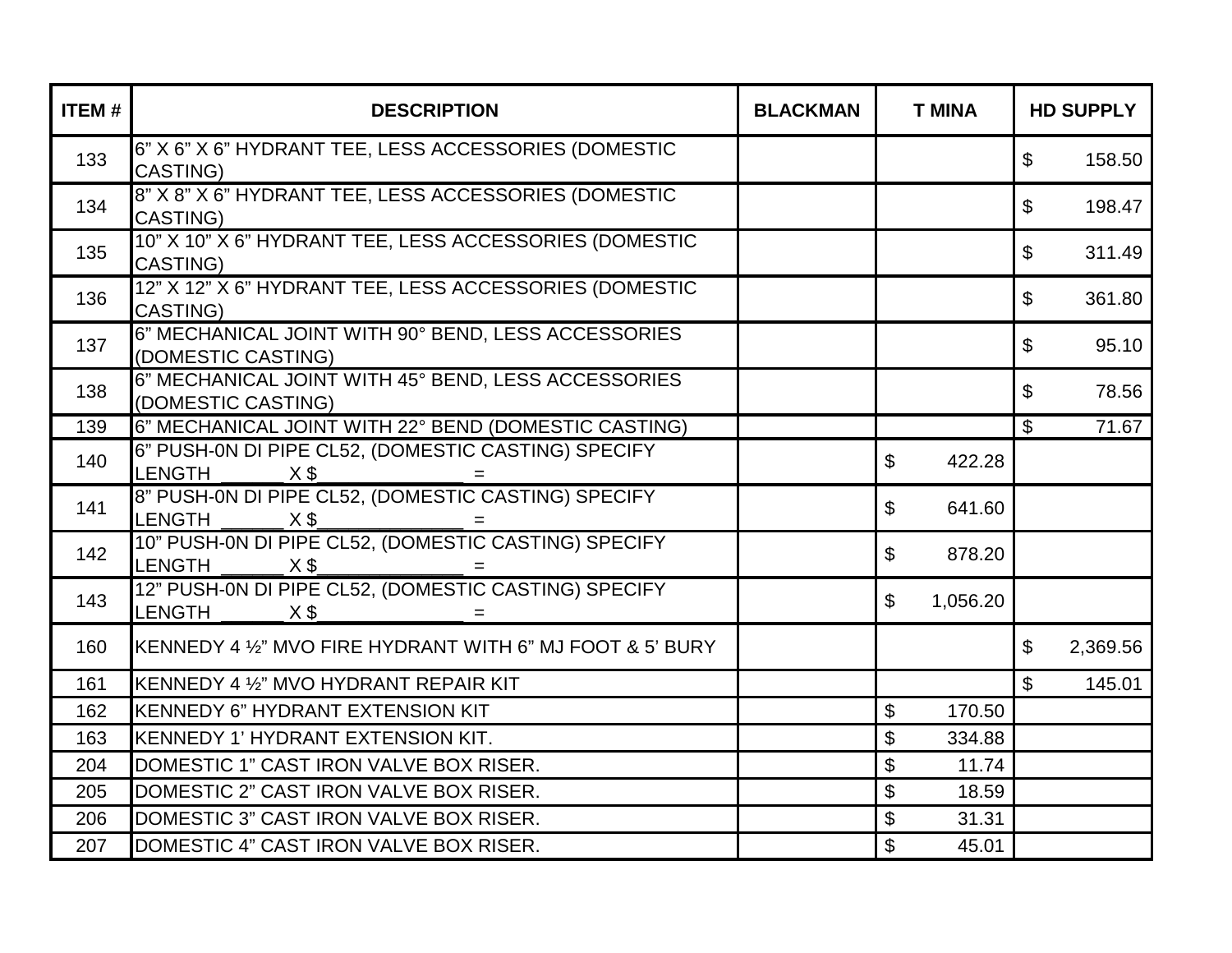| <b>ITEM#</b> | <b>DESCRIPTION</b>                                                                  | <b>BLACKMAN</b> | <b>T MINA</b>             |        | <b>HD SUPPLY</b>        |  |
|--------------|-------------------------------------------------------------------------------------|-----------------|---------------------------|--------|-------------------------|--|
| 208          | DOMESTIC VALVE BOX COMPLETE WITH COVERS & 16" TOP<br><b>SECTION (ALL CAST IRON)</b> |                 | \$                        | 186.32 |                         |  |
| 209          | 16" DUCTILE IRON VALVE BOX TOP FLANGE TOP SECTION WITH<br><b>COVER, DOMESTIC</b>    |                 | \$                        | 84.16  |                         |  |
| 210          | DOMESTIC VALVE BOX COVERS                                                           |                 | \$                        | 17.61  |                         |  |
| 211          | DOMESTIC VALVE BOX BOTTOM SECTION (CAST IRON)                                       |                 | $\boldsymbol{\mathsf{S}}$ | 105.38 |                         |  |
| 212          | DOMESTIC 16" CAST IRON LINE VALVE BOX TOP SECTION.                                  |                 | $\boldsymbol{\mathsf{S}}$ | 90.63  |                         |  |
| 213          | DOMESTIC 26" CAST IRON LINE VALVE BOX TOP SECTION.                                  |                 | $\mathfrak{S}$            | 102.22 |                         |  |
| 214          | BUFFALO-TYPE 2 1/2" CAST IRON CURB BOX.                                             |                 | $\boldsymbol{\mathsf{S}}$ | 94.85  |                         |  |
| 227          | FORD 3/4" C44-33-4-75-Q-NL EXTENDED LENGTH COUPLING WITH<br><b>QUICK JOINT</b>      |                 |                           |        | $\mathfrak{L}$<br>25.00 |  |
| 228          | FORD 1" C44-44-4-75-Q-NL EXTENDED LENGTH COUPLING WITH<br><b>QUICK JOINT</b>        |                 |                           |        | \$<br>28.60             |  |
| 229          | FORD 3/4" FSC-088-642 PIPE OD .875 STAINLESS STEEL DUAL-<br><b>ARMOR CLAMP</b>      |                 |                           |        | \$<br>41.05             |  |
| 230          | FORD 3/4" FSC-105-6R2 PIPE OD 1.05 STAINLESS STEEL DUAL-<br><b>ARMOR CLAMP</b>      |                 |                           |        | $\mathfrak{L}$<br>41.91 |  |
| 231          | FORD 1" FSC-113-6R2 PIPE OD 1.125 STAINLESS STEEL DUAL-<br><b>ARMOR CLAMP</b>       |                 |                           |        | \$<br>41.34             |  |
| 232          | FORD 1" FSC-132-6R2 PIPE OD 1.32 STAINLESS STEEL DUAL-<br><b>ARMOR CLAMP</b>        |                 |                           |        | $\$\$<br>42.21          |  |
| 233          | FORD 1 1/4" FSC-138-6R2 PIPE OD 1.375 STAINLESS STEEL DUAL-<br><b>ARMOR CLAMP</b>   |                 |                           |        | $\mathfrak{L}$<br>42.11 |  |
| 234          | FORD 1 1/4" FSC-166-6R2 PIPE OD 1.66 STAINLESS STEEL DUAL-<br><b>ARMOR CLAMP</b>    |                 |                           |        | \$<br>43.25             |  |
| 235          | FORD 1 1/2" FSC-163-6R2 PIPE OD 1.625 STAINLESS STEEL DUAL-<br><b>ARMOR CLAMP</b>   |                 |                           |        | \$<br>42.62             |  |
| 236          | FORD 1 1/2" FSC-190-6R2 PIPE OD 1.90 STAINLESS STEEL DUAL-<br><b>ARMOR CLAMP</b>    |                 |                           |        | $\mathfrak{L}$<br>4.76  |  |